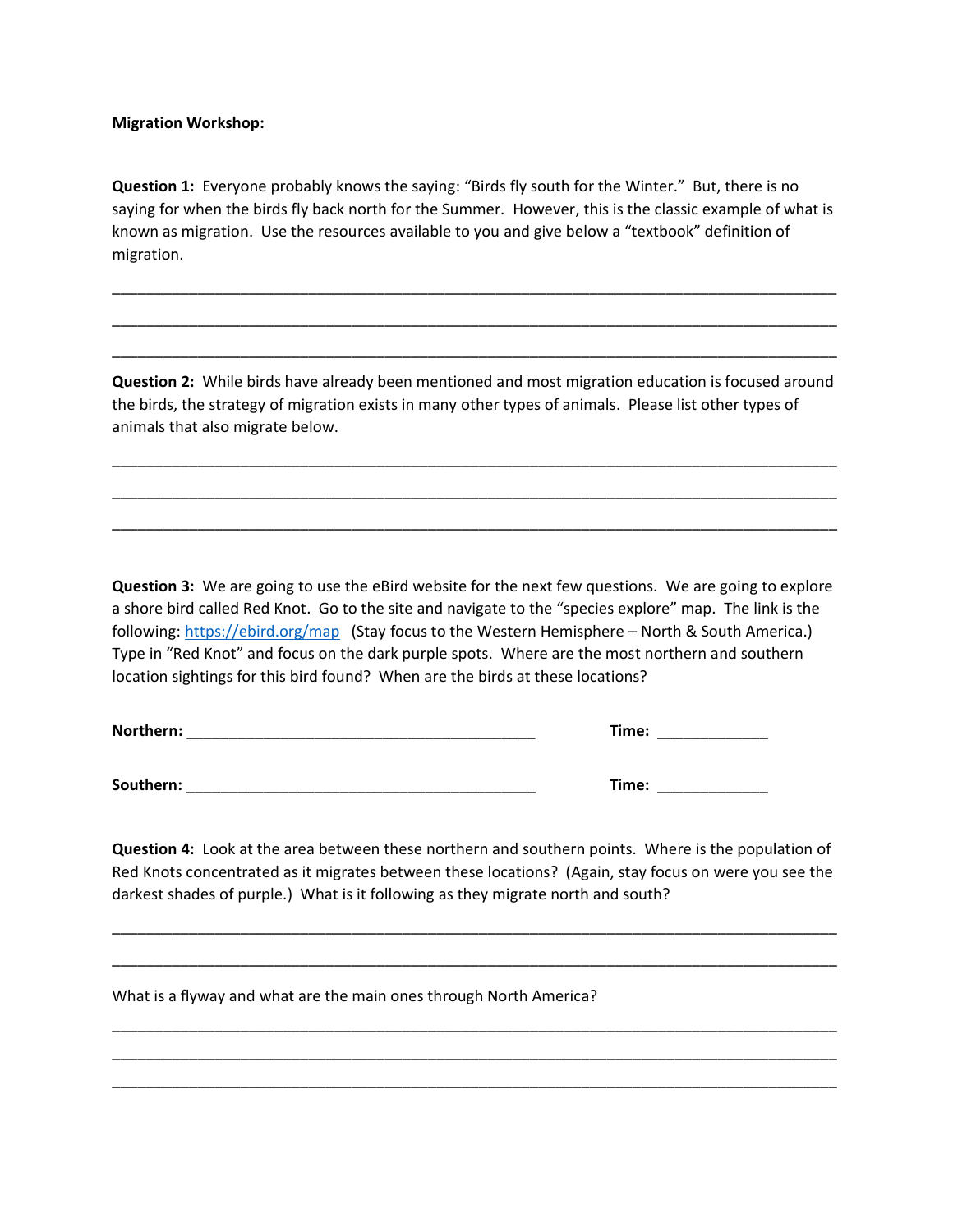To see the other flyways explore the species: Greater White Fronted Goose and Mountain Plover. Which Flyways can they be found in?

Greater White Fronted Goose: \_\_\_\_\_\_\_\_\_\_\_\_\_\_\_\_\_\_\_\_\_\_\_\_\_\_\_\_\_\_\_\_\_\_\_\_\_

Mountain Plover: \_\_\_\_\_\_\_\_\_\_\_\_\_\_\_\_\_\_\_\_\_\_\_\_\_\_\_\_\_\_\_\_\_\_\_\_\_\_\_\_\_\_\_\_\_\_\_

Please feel free to explore other species that you know of that migrate.

**Question 5:** Enter the year "2019" into the date option for both the beginning year and the ending year. Let the map update and again focus on the Atlantic Flyway along the United States. Select a few of the dark purple areas and zoom into and explore these areas.

\_\_\_\_\_\_\_\_\_\_\_\_\_\_\_\_\_\_\_\_\_\_\_\_\_\_\_\_\_\_\_\_\_\_\_\_\_\_\_\_\_\_\_\_\_\_\_\_\_\_\_\_\_\_\_\_\_\_\_\_\_\_\_\_\_\_\_\_\_\_\_\_\_\_\_\_\_\_\_\_\_\_\_\_\_

\_\_\_\_\_\_\_\_\_\_\_\_\_\_\_\_\_\_\_\_\_\_\_\_\_\_\_\_\_\_\_\_\_\_\_\_\_\_\_\_\_\_\_\_\_\_\_\_\_\_\_\_\_\_\_\_\_\_\_\_\_\_\_\_\_\_\_\_\_\_\_\_\_\_\_\_\_\_\_\_\_\_\_\_\_

\_\_\_\_\_\_\_\_\_\_\_\_\_\_\_\_\_\_\_\_\_\_\_\_\_\_\_\_\_\_\_\_\_\_\_\_\_\_\_\_\_\_\_\_\_\_\_\_\_\_\_\_\_\_\_\_\_\_\_\_\_\_\_\_\_\_\_\_\_\_\_\_\_\_\_\_\_\_\_\_\_\_\_\_\_

\_\_\_\_\_\_\_\_\_\_\_\_\_\_\_\_\_\_\_\_\_\_\_\_\_\_\_\_\_\_\_\_\_\_\_\_\_\_\_\_\_\_\_\_\_\_\_\_\_\_\_\_\_\_\_\_\_\_\_\_\_\_\_\_\_\_\_\_\_\_\_\_\_\_\_\_\_\_\_\_\_\_\_\_\_

\_\_\_\_\_\_\_\_\_\_\_\_\_\_\_\_\_\_\_\_\_\_\_\_\_\_\_\_\_\_\_\_\_\_\_\_\_\_\_\_\_\_\_\_\_\_\_\_\_\_\_\_\_\_\_\_\_\_\_\_\_\_\_\_\_\_\_\_\_\_\_\_\_\_\_\_\_\_\_\_\_\_\_\_\_

\_\_\_\_\_\_\_\_\_\_\_\_\_\_\_\_\_\_\_\_\_\_\_\_\_\_\_\_\_\_\_\_\_\_\_\_\_\_\_\_\_\_\_\_\_\_\_\_\_\_\_\_\_\_\_\_\_\_\_\_\_\_\_\_\_\_\_\_\_\_\_\_\_\_\_\_\_\_\_\_\_\_\_\_\_

\_\_\_\_\_\_\_\_\_\_\_\_\_\_\_\_\_\_\_\_\_\_\_\_\_\_\_\_\_\_\_\_\_\_\_\_\_\_\_\_\_\_\_\_\_\_\_\_\_\_\_\_\_\_\_\_\_\_\_\_\_\_\_\_\_\_\_\_\_\_\_\_\_\_\_\_\_\_\_\_\_\_\_\_\_

How concentrated are the point locations for the various sightings?

What are most of these concentrated point locations?

Would the Red Knot population be able to support itself if these locations were lost?

**Question 6:** During the fall migration, birding seems to focus on raptor migration. Do a search for Hawk Watching sites and read about the physical locations of these sites. What do most of them seem to have in common?

\_\_\_\_\_\_\_\_\_\_\_\_\_\_\_\_\_\_\_\_\_\_\_\_\_\_\_\_\_\_\_\_\_\_\_\_\_\_\_\_\_\_\_\_\_\_\_\_\_\_\_\_\_\_\_\_\_\_\_\_\_\_\_\_\_\_\_\_\_\_\_\_\_\_\_\_\_\_\_\_\_\_\_\_

\_\_\_\_\_\_\_\_\_\_\_\_\_\_\_\_\_\_\_\_\_\_\_\_\_\_\_\_\_\_\_\_\_\_\_\_\_\_\_\_\_\_\_\_\_\_\_\_\_\_\_\_\_\_\_\_\_\_\_\_\_\_\_\_\_\_\_\_\_\_\_\_\_\_\_\_\_\_\_\_\_\_\_\_\_

\_\_\_\_\_\_\_\_\_\_\_\_\_\_\_\_\_\_\_\_\_\_\_\_\_\_\_\_\_\_\_\_\_\_\_\_\_\_\_\_\_\_\_\_\_\_\_\_\_\_\_\_\_\_\_\_\_\_\_\_\_\_\_\_\_\_\_\_\_\_\_\_\_\_\_\_\_\_\_\_\_\_\_\_\_

\_\_\_\_\_\_\_\_\_\_\_\_\_\_\_\_\_\_\_\_\_\_\_\_\_\_\_\_\_\_\_\_\_\_\_\_\_\_\_\_\_\_\_\_\_\_\_\_\_\_\_\_\_\_\_\_\_\_\_\_\_\_\_\_\_\_\_\_\_\_\_\_\_\_\_\_\_\_\_\_\_\_\_\_\_

Why are these locations important to the raptors?